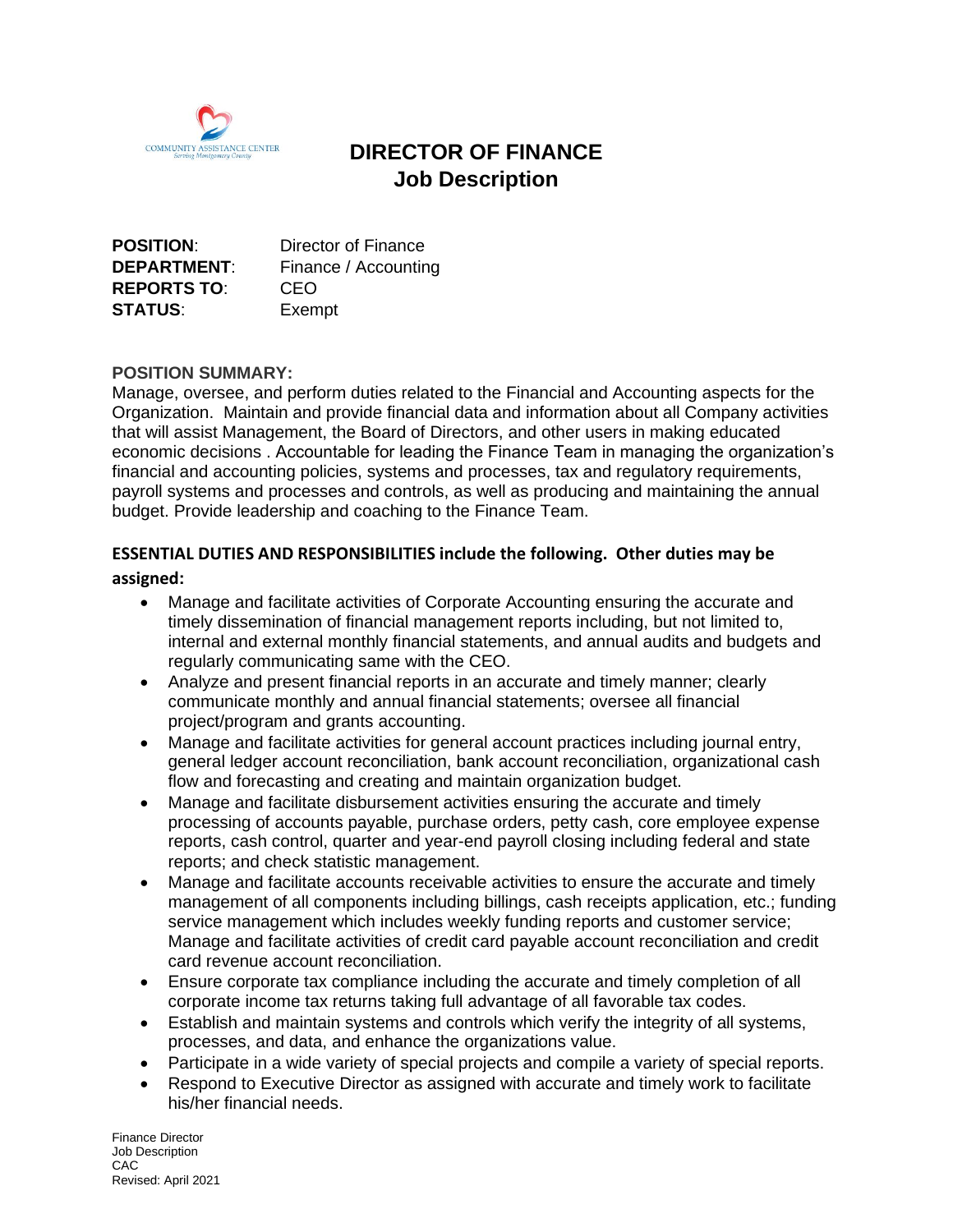- Communicate with co-workers, management, Board of Directors, and others in a courteous and professional manner.
- Conform with and abide by all regulations, policies, work procedures, and instructions.
- Coordinate and lead the annual audit process, liaison with external auditors and the finance committee of the Board of Directors; assess any changes necessary.
- Management/Supervision of Finance Department staff and Inventory Staff
- Effectively communicate and present the critical financial matters to the Executive Director and Board of Directors
- Create Finance Department Policy and Procedure Guidelines and maintain an effective system of internal controls.
- Compliance/ Governance
- Manage, prepare, (if necessary), and facilitate all required Tax Filings in a timely and accurate manner.
- Process, (and or supervise), bi-weekly payroll direct deposit, as well as prepare and file any payroll tax reports, and year-end preparation.
- Ensure compliance with all CAC personnel policies and procedures.
- Conduct periodical and annual performance reviews of staff, if applicable.
- Assist in CAC Disaster Recovery Efforts
- Other duties as assigned.

#### **COMPETENCIES**

To perform the job successfully, an individual should demonstrate the following competencies:

Problem Solving - Identifies and resolves problems in a timely manner; gathers and analyzes information skillfully; develops alternative solutions; works well in-group problem solving situations; uses reason even when dealing with emotional topics.

Communications - Expresses ideas and thoughts effectively, accurately and concisely both verbally in written form; exhibits good listening and comprehension; keeps others adequately informed; selects and uses appropriate communication methods.

Managing Customer (Service Recipients and Donors) Focus - Promotes customer focus; establishes customer service standards; provides training in customer service delivery; monitors customer satisfaction; develops new approaches to meeting customer needs.

Managing People - Includes staff in planning, decision-making, facilitating and process improvement; takes responsibility for subordinates' activities; makes self-available to staff; provides regular performance feedback; develops subordinates' skills and encourages growth; solicits and applies customer feedback (internal and external); fosters quality focus in others; improves processes, products, and services.; continually works to improve supervisory skills.

Achievement Focus - Sets and achieves challenging goals; demonstrates persistence and overcomes obstacles; measures self against standard of excellence; recognizes and acts on opportunities; takes calculated risks to accomplish goals.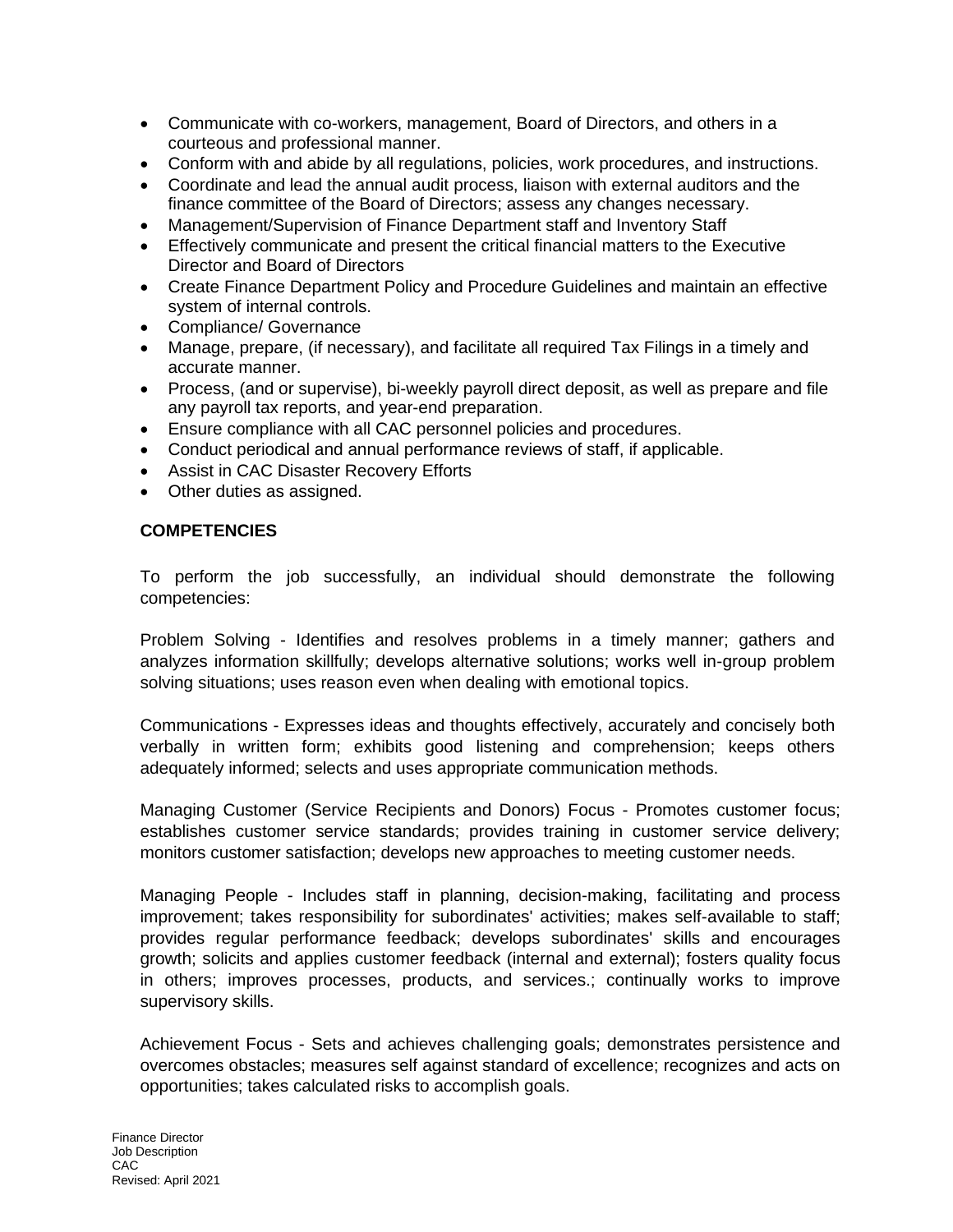Planning/Organizing - Prioritizes and plans work activities; uses time efficiently; plans for additional resources; sets goals and objectives; organizes or schedules other people and their tasks; develops realistic action plans.

### **KNOWLEDGE AND SKILLS REQUIRED:**

- Strong general ledger, accounts payable, accounts receivable, payroll, income tax, internal controls, budgeting and banking working knowledge.
- Very computer literate -- spreadsheet proficient (hardware and software).
- Strong managerial abilities.

# **COMPUTER EQUIPMENT AND SOFTWARE REQUIREMENTS:**

- Spreadsheet package (Excel)
- Donor software programs
- Latest computer technology -- working connection with all of company's programs and systems.

# **EDUCATION AND EXPERIENCE REQUIRED:**

- Bachelor's degree in Accounting or Finance.
- Must have 10 years of hands-on accounting managerial experience.
- CPA certification preferred.

# **Work Environment:**

The work environment characteristics described here are representative of those an employee encounters while performing the essential functions of this job. Reasonable accommodations may be made to enable individuals with disabilities to perform the essential functions.

- Full-time position
- Duties are performed indoors, in an office environment.
- Interaction is required with other personnel, clients, and other external parties.

#### **Physical Demands:**

The physical demands described here are representative of those that must be met by an employee to successfully perform the essential functions of this job. Reasonable accommodations may be made to enable individuals with disabilities to perform the essential functions.

- Most functions are performed while seating at a desk or standing up.
- Individual shall require standing for longer periods.
- On a regular day individual might be required to lift to 20 lbs. of weight (i.e., document files, copy paper, etc.)
- Long hours may be required during peak work periods.

**The above job description is not intended to be an all-inclusive list of duties and standards of the position. Incumbents will follow any other instructions, and perform any other related duties, as assigned by their supervisor.**